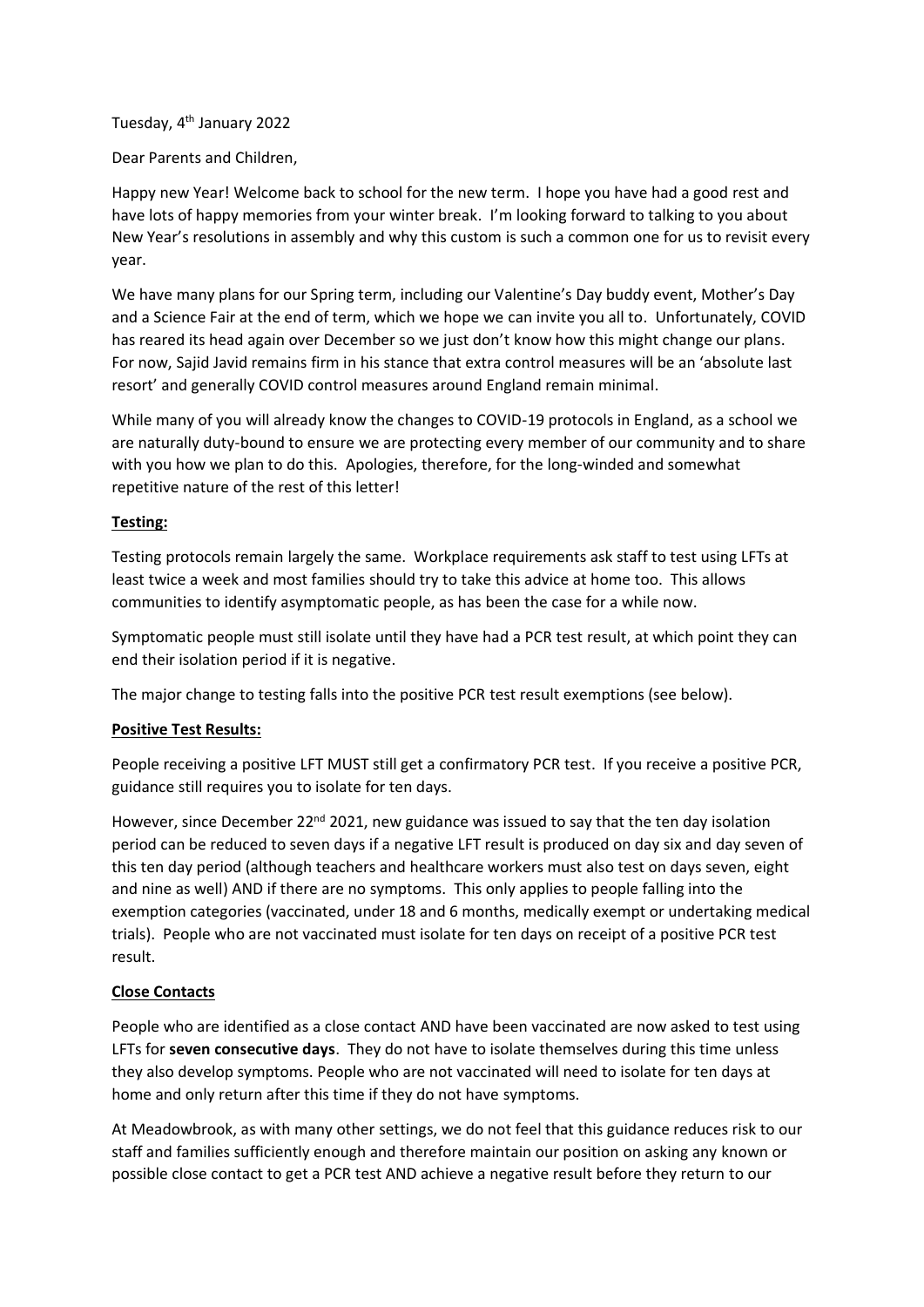setting. We have already had a number of families in this situation at Meadowbrook, and I greatly appreciate the general feeling among parents that 'playing it safe' is the best way to protect our community. Thank you to everyone that has already supported this control measure.

## **Meadowbrook Risk Assessment and COVID Handbook:**

As current control measures are already in place at Meadowbrook, we are not going to reissue our complete COVID handbook or risk assessment. We are lucky enough to provide excellent natural ventilation, we have cleaning stations around the school and we employ the basic control measures set out by the government that require a common sense approach to distancing, contact and handwashing.

## **Contingency Plans:**

I would like to remind you of our contingency plans for remote learning should it prove necessary to implement them.

There are four scenarios that we have planned for. Each class teacher has made plans to cater for all of these possible scenarios.

- 1. **A pupil isolating and working remotely from home, who is well enough to participate.** Should any of our pupils need to work remotely, your class teacher will contact you and make a study plan that works for you and your family. You can expect hard-copy work packs as well as invitations to join classes digitally. Your child will need to have a working email address, preferably their school one, to access the lessons.
- **2. A teacher isolating and working from home, while well enough to teach remotely.** If a teacher is isolating, they will remain responsible for planning and running the lessons through the day. Another member of staff will be in the classroom supervising pupils working through the set tasks and ensuring that the laptop is ready to run Zoom lessons! The support person will naturally supervise the class through transitions times and breaks. As much as possible, the support person will already be a Meadowbrook staff member, but we will employ supply staff if needed.

### 3. **At teacher isolating who is too unwell to teach.**

For any staff members who are too unwell to teach remotely, they will be covered by another staff member. This scenario is most likely to require one of the teachers from the supply agency to provide cover. Pupils will follow the plans of the class teacher.

4. **Whole school closure.**

In the event of a whole school closure, teachers will provide both hard-copy lessons and resources alongside digital lessons according to the timetable they have designed. A suitable 'pick-up' time to collect any necessary resources will be agreed with your class teacher.

We would also provide key worker provision in school for families that qualify. If you have already registered as a key worker with us, you will not need to do this again, but if you think this is a service you may be able to utilize, please make your intention clear to the school. You will be required to provide proof of your key worker status.

For now, then, we will continue to employ the control measures in the guidance and any other control measures we see fit in order to maintain the safety of our full community. We'll keep you updated on any changes.

### **Reminders:**